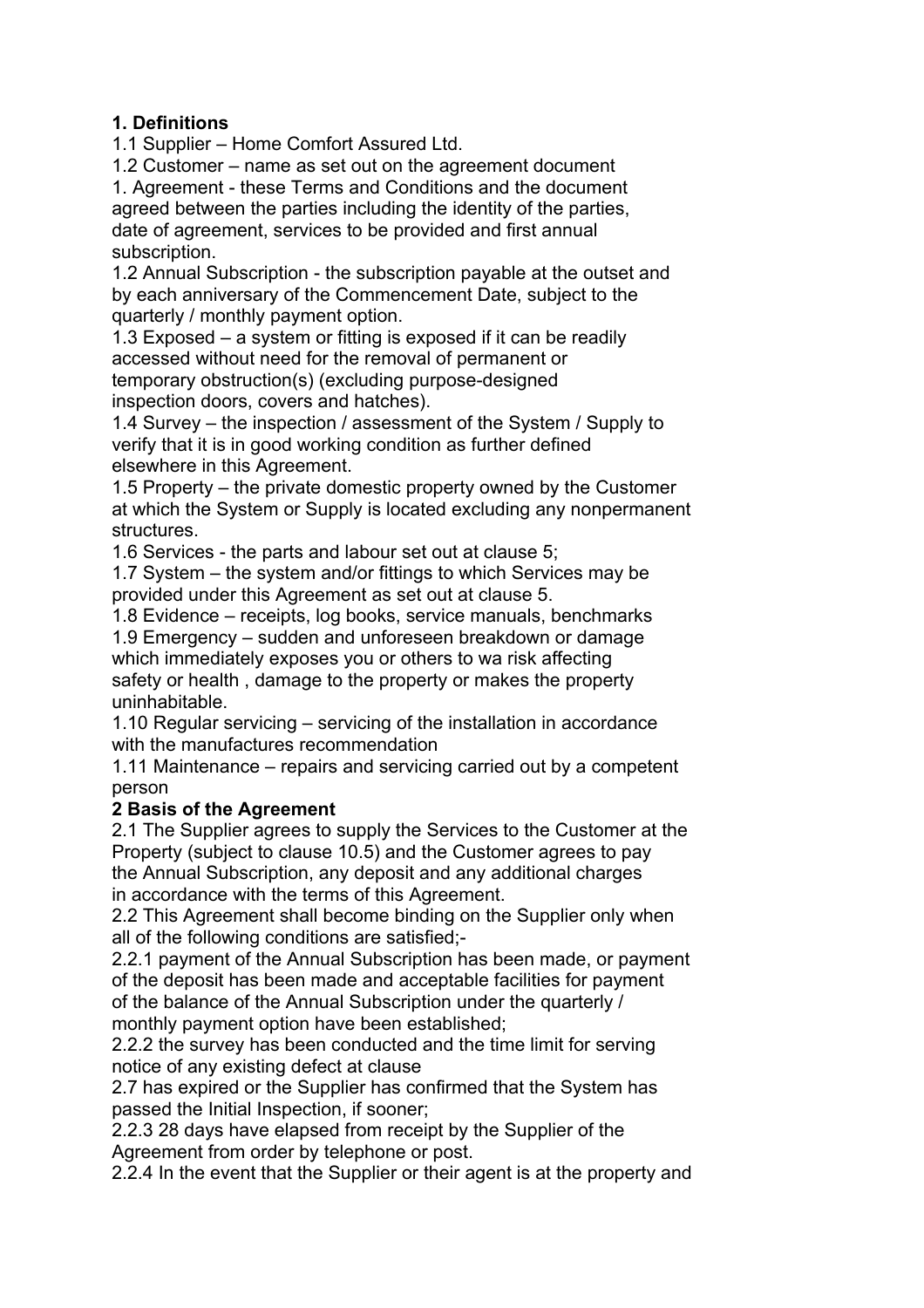clauses 2.2.1 and 2.2.2 are satisfied with immediate effect. 2.3 Subject to the Customer's right of cancellation at clause 10.2, this Agreement shall be binding on the Customer at the earliest of; 2.3.1 the Customer's signature of this Agreement, if requested; or 2.3.2 the Customer's receipt of this Agreement, after the Customer has returned written payment instructions, or has set up payment facilities or made payment by telephone to the Supplier, or has returned a signed order form or similar document summarising the Services and Annual Subscription.

2.4 This Agreement shall apply to the provision of the Services by the Supplier in connection with the System to the Customer to the exclusion of all other terms and conditions.

2.5 The Supplier may employ sub-contractors to carry out any part of its obligations under the Agreement at its sole discretion and it may assign its obligations under this Agreement to any other party. This Agreement is for the sole and personal benefit of the Customer, who may not assign any benefits or obligations under this Agreement without the written consent of the Supplier. 2.6 The Supplier may vary the terms of this Agreement at any time by written notice to the Customer. Any variation of these terms and conditions shall be inapplicable unless agreed in writing by an authorised officer of the Supplier.

2.7 The Supplier will conduct a survey of the System to verify that it is in good working condition at the outset, usually at the date of first attendance or first service. In the majority of cases, no qualifications will be made to the terms of this Agreement, and in that case the Supplier shall not be obliged to communicate any results of the Initial Inspection to the Customer. However, on identification of any existing faults at this stage, the Supplier may at its discretion by immediate notice in writing to the Customer served within 14 days of the Initial Inspection, and in any event within 70 days of the date of the Agreement;-

2.7.1 cancel the Agreement;

2.7.2 attach a condition on continued performance of the Agreement that the specified fault be corrected at the Customer's cost within 28 days or another specified timescale, provided that if the Customer instructs the Supplier to carry out such work, it may raise additional charges in respect of the parts and labour concerned, and provided that the Customer shall have the option to cancel this Agreement within 7 days of such notice;

2.7.3 exclude certain faults or facilities from the System, provided that the Customer shall have the option to cancel this Agreement within 7 days of such notice.

2.8 In the event of a Customer notifying a fault on or after the Commencement Date but before the Initial Inspection has been conducted in accordance with clause 2.7, or after the Initial Inspection but before the time limit for serving notice of any existing defect at clause 2.7 has expired, the Supplier will promptly;-

2.8.1 attend the Property to conduct the Initial Inspection; or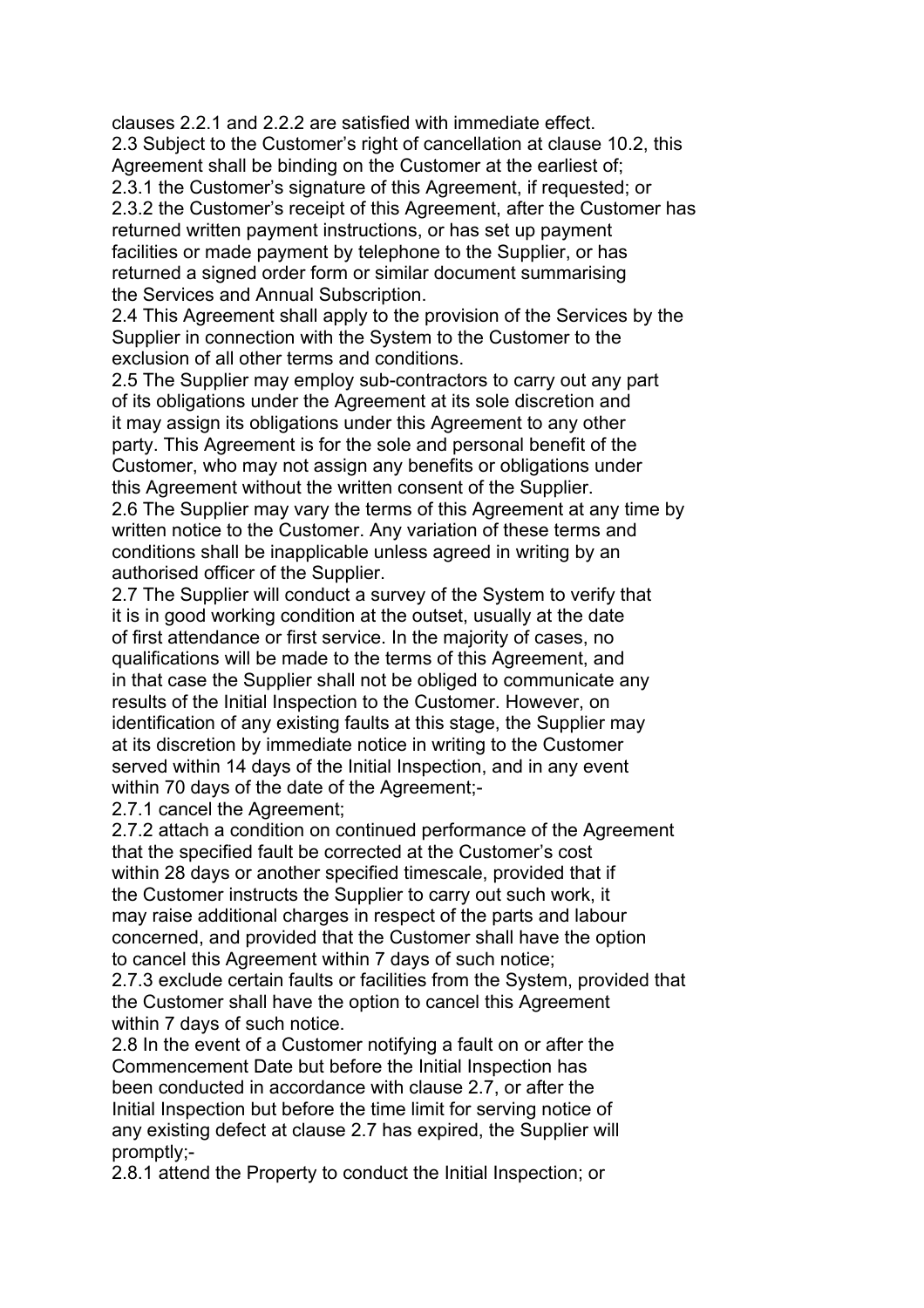2.8.2 notify the Customer whether the System has passed the Initial Inspection; as applicable. Thereafter, subject to any conditions or exclusions imposed under clauses 2.7.2 or 2.7.3, the Supplier will provide the Services in respect of the reported fault in the usual way.

2.9 If either party terminates or cancels the Agreement in accordance with clause 2.7, any monies paid by the Customer up to that point shall be refunded less a £50 administration fee.

2.10 The Supplier may conduct further surveys, inspections or assessments at any time at its discretion by prior notice to the Customer, and like provisions shall apply to such surveys, inspections or assessments, save that, in the event of termination by either party in that event, the provisions of clause 10.9 shall apply to refunds.

#### **3. Customer's Responsibilities**

3.1 The Customer will provide the Supplier with such information and material and such access to and services and facilities at the Property as the Supplier may reasonably need to perform the Agreement. In particular, the Supplier may require access to the interior of the Property, any obstructions such as vehicles to be moved and access to mains electricity, gas, water and other services.

3.2 The Customer will pay such costs as the Supplier may incur in the event of breach of this clause 3. In addition to this any special access which requires provision of further equipment such as scaffolding will incur additional costs.

3.3 If the Supplier cannot gain access to carry out any Services at an agreed appointment, the Supplier will arrange another date and time. If, after two attempts, the Supplier still cannot gain access, it may levy a minimum charge of £80 and/or cancel the Agreement. 3.4 The Customer will take reasonable care of the System, will take reasonable precautions to prevent damage to it and will comply with any advice and instructions as to such facilities reasonably given to the Customer by the Supplier under this Agreement.

3.5 The Customer warrants that he owns the Property at which the Services will take place and the System and is entitled to commission the Services without the consent of any third party under any lease, agreement or other restriction or otherwise, including without limitation any landlord.

3.6 The Customer warrants that the Property is a private domestic property occupied by the customer.

3.7 Breach of the any clause in section 3 will at the discretion of the Supplier result in termination of the agreement.

#### **4. Payment Provisions**

4.1 The first Annual Subscription shall be agreed between the parties before the Agreement is signed.

4.2 The Annual Subscription shall provide only for the Services (subject as stated elsewhere). The Supplier may raise additional charges in respect of any parts and labour not within the Annual Subscription, which charges shall be determined by the Supplier's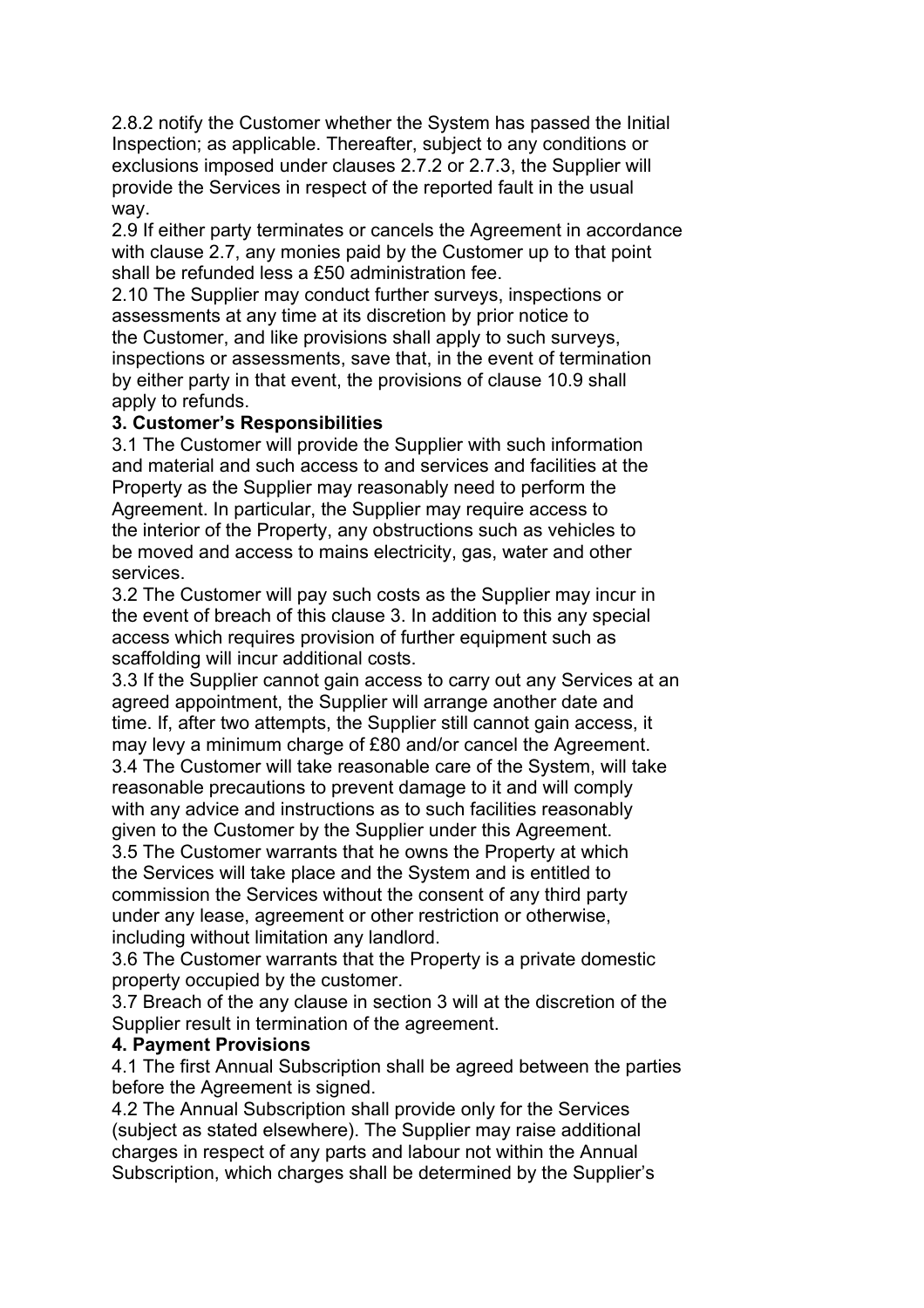scale of charges from time to time.

4.3 The Supplier reserves the right to vary the Annual Subscription and any additional charges at any time at its discretion, in the former case by notice in writing to the Customer. Such variation shall take effect in the former case on the next anniversary of the Commencement Date, and in the latter case immediately. 4.4 The Supplier may, if necessary, invoice the Annual Subscription in advance at or before the date of this Agreement and each anniversary of the Commencement Date.

4.5 If the Customer chooses the quarterly or monthly payment options, the Supplier will require the Customer to pay such installments by an appropriate banker's standing order, direct debit or by a credit or charge account under continuous authority. 4.6 The Supplier may levy the deposit and any add-on charges recorded in this Agreement on or at any time after the Agreement date, and shall be entitled to require payment of such sums in advance.

4.7 The Supplier may levy any additional charges immediately following the provision of the goods and/or services concerned. 4.8 Invoices, if necessary, will be addressed to the Customer's address set out in this Agreement.

4.9 All sums due under the Agreement will be payable by the Customer;-

4.9.1 within 7 days of the date of invoice, if applicable; or

4.9.2 on the date such sums fell due, if no invoice is raised.

4.10 Annual Subscriptions payable under the quarterly or monthly payment option shall be payable as follows;-

4.10.1 Deposit – one-quarter/one-twelfth (as applicable) of first Annual Subscription paid on date of Agreement;

4.10.2 3 or 11 (as applicable) further equal installments paid quarterly / monthly, starting 3 or 1 month after the Commencement Date (in each case as applicable);

4.10.3 In second and subsequent years, 4 or 12 equal installments paid quarterly / monthly (in each case as applicable) starting on the anniversary of the Commencement Date and then continuing the existing payment pattern.

4.10.4 In the event that two or more payments of the agreed subscription go unpaid the Supplier will levy an administration charge of £20 payable by the Customer along with any arrears due under the agreement prior to the services being reinstated.

4.10.5 The Supplier reserves the right to employ the services of an agent to collect monies due under the terms of this agreement.

4.11 Time for payment shall be of the essence and payment shall be made without set-off or other deduction.

4.12 The Annual Subscription and any additional charges are inclusive of any VAT.

4.13 If the Customer fails to make any payment within the time specified in this Agreement the Supplier may take any or all of the following steps;-

4.13.1 cancel the Agreement with immediate effect;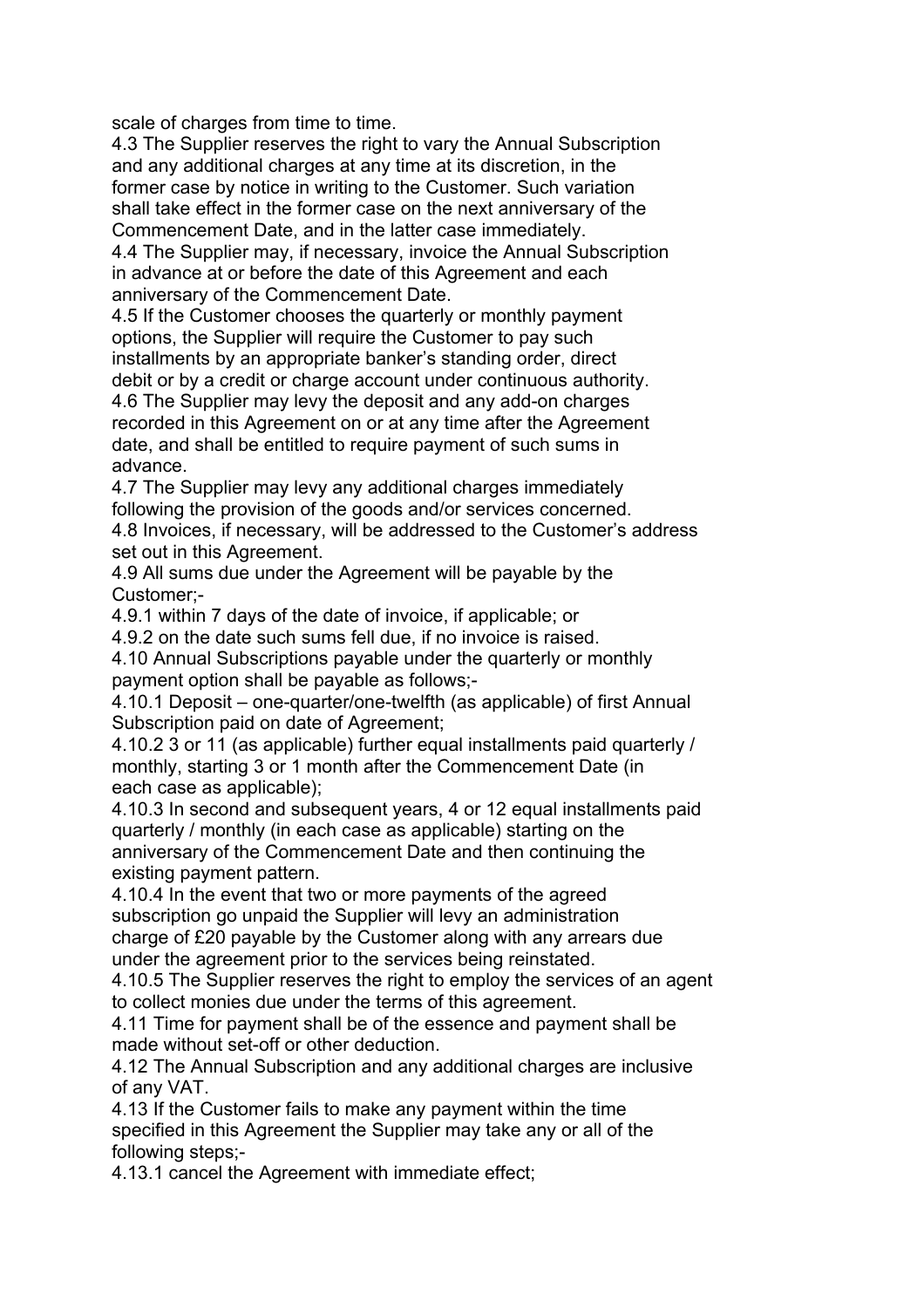4.13.2 suspend the provision of further Services and of any additional goods and/or services;

4.13.3 charge the Customer interest (both before and after any judgment) on the amount unpaid at the rate of 8% per annum above the Lloyds TSB Bank plc base lending rate from time to time until payment in full is made, accruing on a weekly basis; 4.13.4 appropriate any payment made by the Customer and set-off any

monies due to the Customer, whether under this Agreement or any other contract or otherwise (including any VAT applicable), to or against the unpaid invoice or invoices;

4.13.5 immediately invoice the balance of the Annual Subscription if the quarterly payment option has been chosen, and cancel the quarterly payment option.

# **5. Services and the System**

# **Central Heating**

5.1 The Services provided under this Agreement include the maintenance and repair of the Customer's domestic gas central heating system at the Property.

# **What the Services include**

5.2 One survey comprising a site visit to the Property to inspect the System, save where the Supplier itself installed the System within the previous 12 months.

5.3 One maintenance inspection during each consecutive 12 month period of the Agreement running from the Commencement Date. 5.4 Maintenance and repair of the Customer's boiler, central heating controls, radiators, pipes and valves essential to the normal operation of the Central Heating system.

5.5 Provided the Supplier accepts that the Customer's boiler is under 5 years old, the Supplier will replace it with a suitable new boiler approved by the Supplier if the Supplier decides at its discretion that replacement is more economic than the cost of repair (and provided also that spare parts for the existing boiler remain readily available). In any event, the aggregate liability of the Supplier under this clause including all parts, materials and labour shall be limited to £2,000 (including VAT) in aggregate. 5.6 If the Customer's boiler is 5 years old or more and in the view of the Supplier it is beyond economic repair or the Supplier cannot readily obtain spare parts, the Supplier will contribute £200 towards the cost of installing a replacement boiler fitted by the Supplier.

5.7 Using the Supplier's best endeavours to repair the System in the event of a breakdown which results in substantial impairment to the Customer's normal enjoyment of the System or where the System breakdown is resulting in material damage to the Property or its contents or is likely to do so or is creating unreasonable risk to health and safety.

5.8 All labour, parts and materials for repairs and access costs are included up to an aggregate maximum of £2,000 (including VAT) for each job (whether such job requires one or more visits to complete).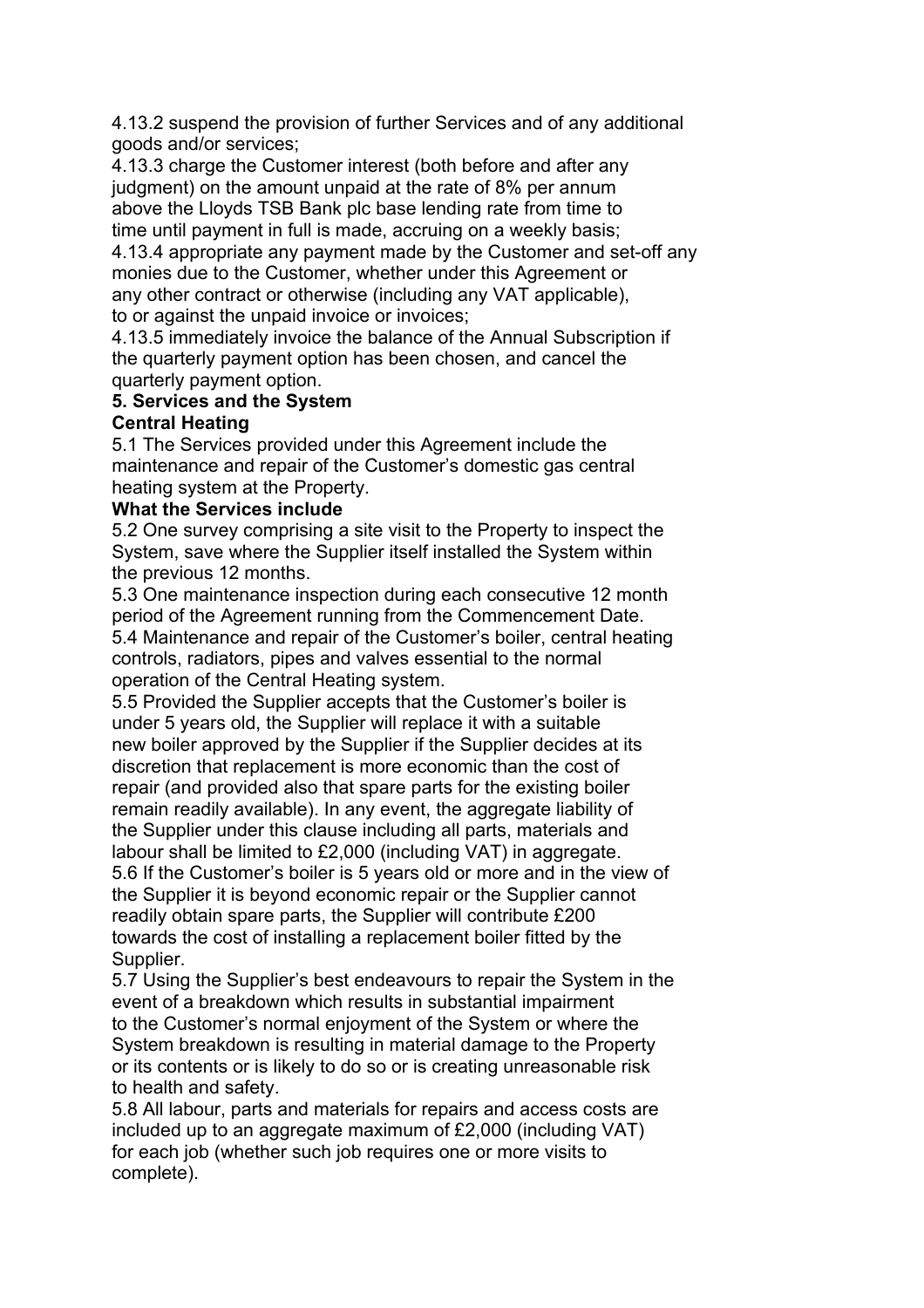5.9 The Supplier's engineers are available every day of the year. 5.10 The Supplier provides a helpline which is open 24 hours a day. What the Services do not include

5.11 Maintenance or repairs of the System before the Initial Inspection has been conducted and the time limit for serving notice of any existing defect at clause 2.7 has expired or the Supplier has confirmed that the System has passed the Initial Inspection, if sooner.

5.12 Maintenance and/or repair of "warm air", "piped under floor" central heating systems or any non-gas" powered systems (e.g. electric, oil, , solid fuel etc) or any "air conditioning" system or appliance or any other non-water-based system.

5.13 Repairs to boilers over 10 years old where repairs are not practicable or are uneconomic, or repairs to any boilers where spare parts are not readily available.

5.14 Removing lime-scale, sludge or other deposits from the boiler or other parts of the system.

5.15 Maintaining or replacing flues that are not part of the Customer's boiler, replacing flues which fail to meet current standards.

5.16 Conducting work to the extent that the Supplier has told the Customer on the Initial Inspection that repairs or improvements are required as a condition of continued performance (at clause

2.7.2) or which are excluded (at clause 2.7.3). A "Powerflush" may be required on recommendation of the Supplier following the Initial Inspection.

5.17 The cost of repairs needed because of;-

5.17.1 design faults in the System;

5.17.2 any item not installed or serviced to the manufacturer's specifications (unless the Supplier is responsible); or

5.17.3 faults which existed before the date of the Agreement, save where those faults should reasonably have been discovered on the Initial Inspection by the Supplier using reasonable standards of care where an actual inspection of the System including a site visit was carried out. For clarity, faults which are not Exposed could not reasonably have been discovered.

5.18 Enhancing or upgrading the System or its performance for any reason, including bringing it to current standards, installing thermostatic radiator valves.

5.19 Maintenance or repairs to a second central heating system at the Property. The Agreement applies only to the Customer's primary central heating system (as determined by the Supplier) if there are more than one.

5.20 Power flushing of the system unless this has previously been carried out by the Supplier.

5.21 The reinstatement of any surfaces or coverings obstructing access which in the opinion of the Supplier must be removed to enable access. The Supplier will relay floor coverings floorboards fixtures and fittings to a standard sufficient to provide a safe environment but not necessarily to the original standard.

# **Plumbing**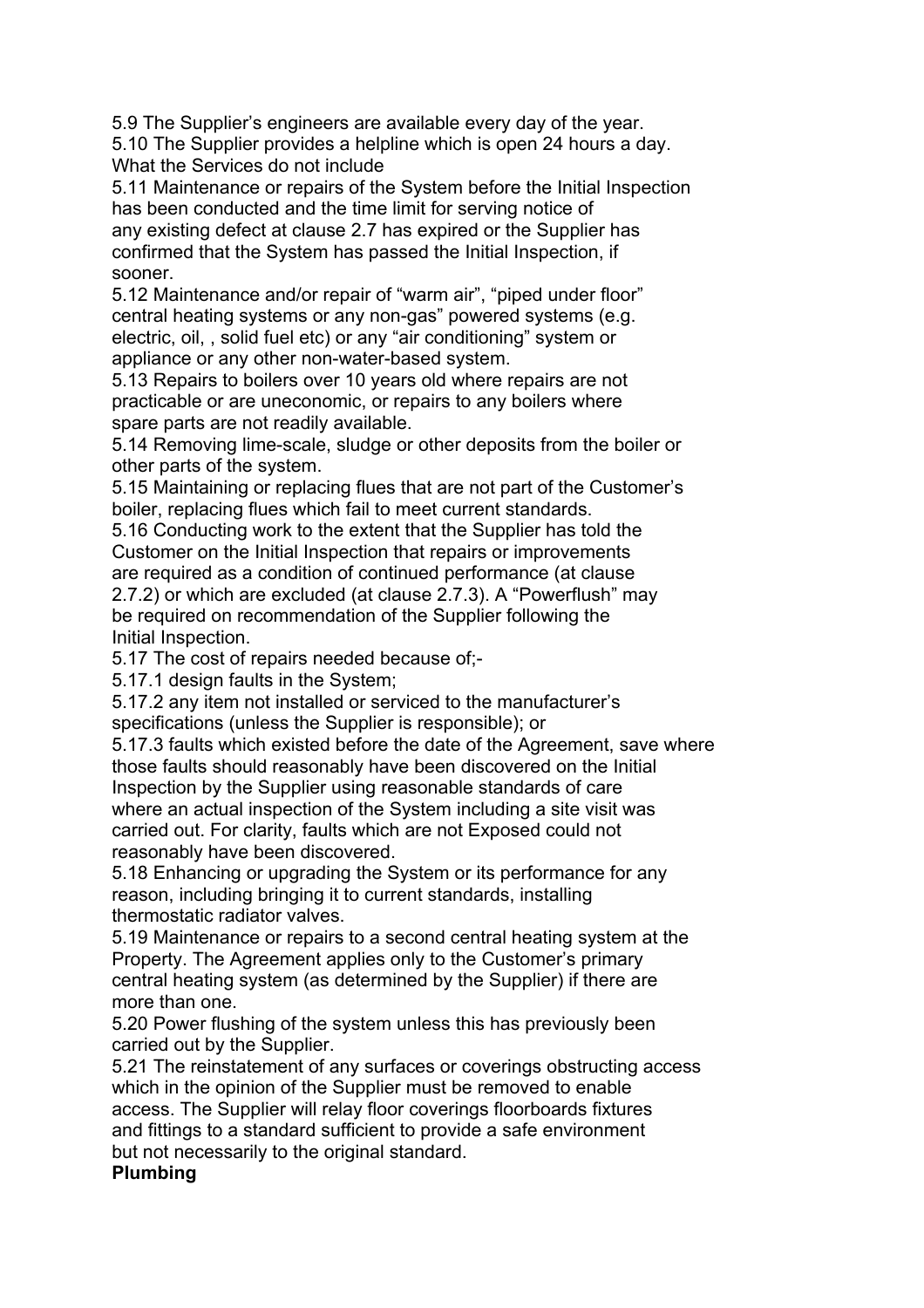5.22 The Services provided under this Agreement include the maintenance and repair of the domestic plumbing and drainage system at the Property.

#### **What the Services include**

5.23 One Initial Inspection comprising a site visit to the Property to inspect the System and / or a remote assessment of the System using the Supplier's experience and expertise and for which the Supplier may require the Customer to provide certain information and material;

5.24 One safety and maintenance inspection during each consecutive 24 month period of the Agreement running from the Commencement Date.

5.25 Maintenance and repair of the plumbing system running from the mains stopcock to the taps, including any external taps fixed to the main dwelling, cold water storage tanks, hot and cold supply pipes, sanitary fittings, valves, internal drainage within the envelope of the Property.

5.26 Maintenance of hot water storage tanks that are less than 10 years old.

5.27 Making the Property and its contents safe from additional material damage caused by a breakdown.

5.28 Leaking overflow pipes, leaks to central heating water pipes or radiator valves (but not the radiators hemselves nor other central heating appliances or components). Lagged pipes inside the main dwelling that burst as a result of cold weather (but not pipes which have been left unlagged).

5.29 Flexible pipes to properly plumbed-in washing machines, dishwashers and refrigerators providing that they have been installed in accordance with the relevant instructions manual. 5.30 Unblocking, repairing and getting to waste drainage pipes that are

inside the Property (e.g. unblocking sinks).

5.31 Using the Supplier's best endeavours to repair the System in the event of a breakdown which results in substantial impairment to the Customer's normal enjoyment of the System or where the System breakdown is resulting in material damage to the Property or its contents or is likely to do so or is creating material risk to health and safety.

5.32 All labour, parts and materials for repairs and access costs are included up to an aggregate maximum of £1,250 (including VAT) for each job (whether such job requires one or more visits to complete).

5.33 The labour cost of fitting standard replacement parts. For example, the Supplier will replace a nonrepairable brass sink tap with a standard (unmatched) chrome equivalent.

5.34 The reinstatement of any excavations for drainage works to the extent that the ground is level

5.35 The Supplier's engineers are available every day of the year.

5.36 The Supplier provides a helpline which is open 24 hours a day.

5.37 Maintenance of the foul and surface water drains at the property. **What the Services do not include**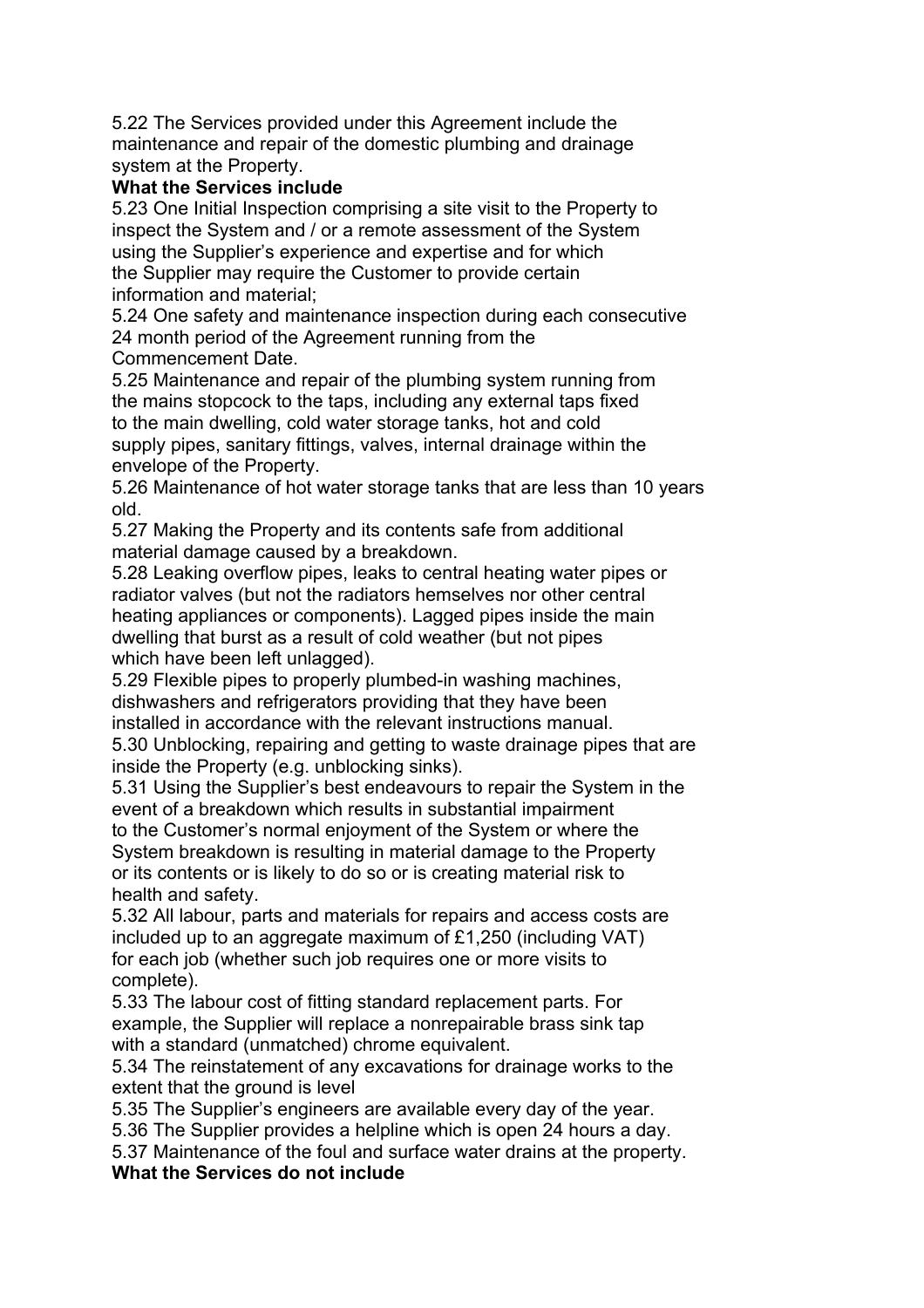5.38 Maintenance or repairs of the System before the Initial Inspection has been conducted and the time limit for serving notice of any existing defect at clause 2.7 has expired or the Supplier has confirmed that the System has passed the Initial Inspection, if sooner.

5.39 Maintaining or replacing mains shower pumps and mixer valves, rainwater pipes and guttering, mechanical pumps, water filters, water heaters, radiators, swimming pools, decorative garden features, macerators (e.g. Saniflo electrical units for toilets) coldwater stopcocks or water softeners.

5.40 Repairing/replacing hot water storage tanks 10 or more years old where repairs are not possible or are uneconomic (e.g. due to corrosion).

5.41 Central heating faults or breakdowns, faults with radiators and thermostatic radiator valves (except for leaking radiator valves).

5.42 Following excavation for drainage works the Supplier will not be responsible for the reinstatement of hard or soft landscaping to include lawns flower beds pathways walls driveways

5.43 Working on cesspits, soakaways, septic tanks, treatment plants or their outflow pipes.

5.44 Conducting work to the extent that the Supplier has told the Customer on the Initial Inspection that repairs or improvements are required as a condition of continued performance (at clause

2.7.2) or which are excluded (at clause 2.7.3).

5.45 The cost of repairs needed because of;-

5.45.1 design faults in the System;

5.45.2 any item not installed or serviced to the manufacturer's specifications (unless the Supplier is responsible); or

5.45.3 faults which existed before the date of the Agreement, save where those faults should reasonably have been discovered on the Initial Inspection by the Supplier using reasonable standards of care where an actual inspection of the System including a site visit was carried out. For clarity, faults which are not Exposed could not reasonably have been discovered.

5.46 Enhancing or upgrading the System or its performance for any reason, including bringing it to current standards, fitting isolation valves.

5.47 The reinstatement of any surfaces or coverings obstructing access which in the opinion of the Supplier must be removed to enable access. The Supplier will relay floor coverings floorboards fixtures and fittings to a standard sufficient to provide a safe environment but not necessarily to the original standard.

# **Domestic Electrical Wiring**

5.48 The Services provided under this Agreement include the maintenance and repair of the domestic electrical wiring system at the Property.

# **What the Services include**

5.49 One Initial Inspection comprising a site visit to the Property to inspect the System and / or a remote assessment of the System using the Supplier's experience and expertise and for which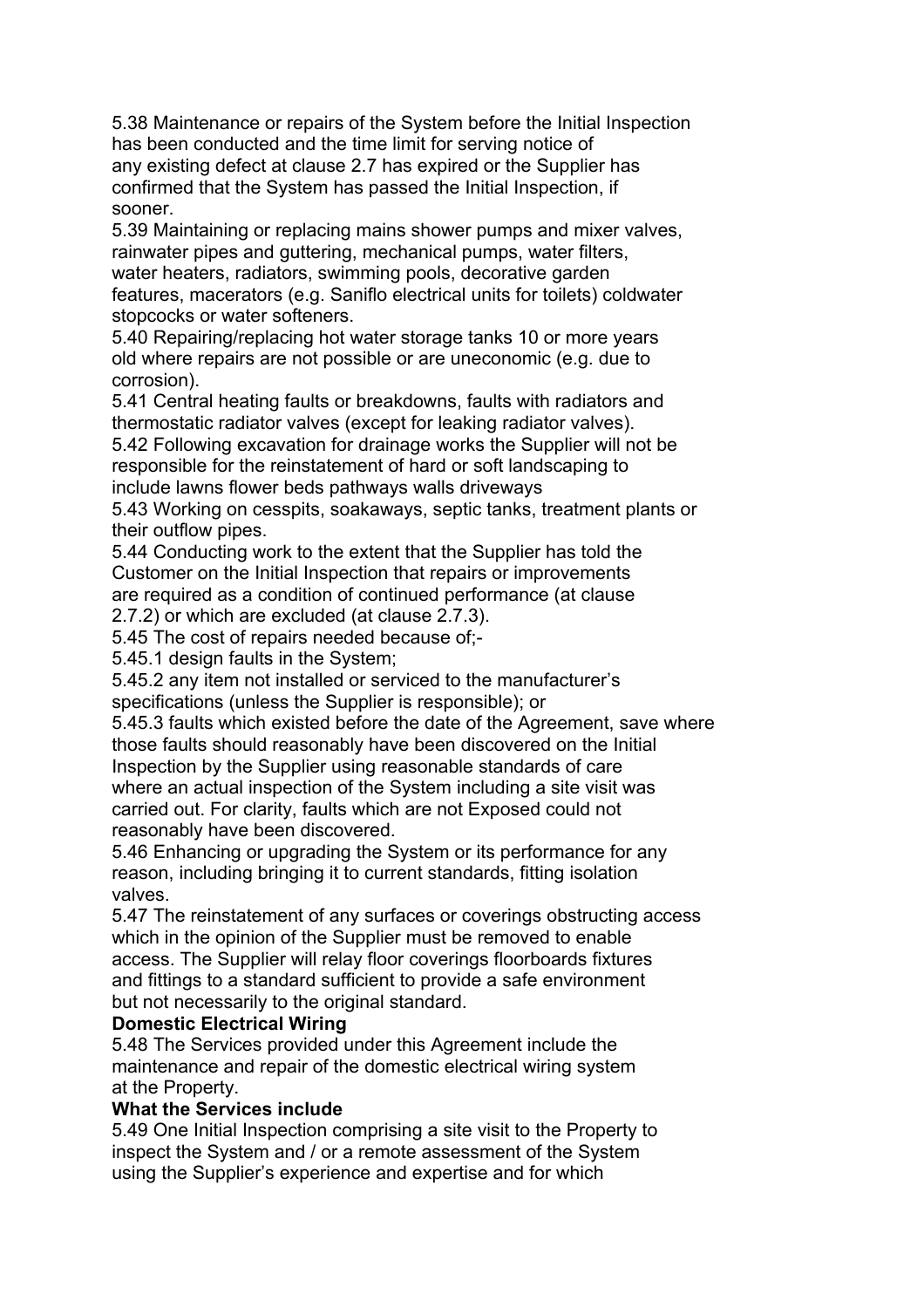the Supplier may require the Customer to provide certain information and material;

5.50 One maintenance inspection during each consecutive 12 month period of the Agreement running from the Commencement Date. 5.51 Maintenance and repair of the Customer's permanent 240v electrical supply from the electrical companies supply meters to include fuse box wall sockets switches and bulb sockets.

5.52 Using the Supplier's best endeavours to repair the Supply or installation in the event of a breakdown which results in substantial impairment to the Customer's normal enjoyment of the Supply or installation or where the breakdown is resulting in material damage to the Property or its contents or is likely to do so or is creating unreasonable risk to health and safety.

5.53 The Supplier's engineers are available every day of the year. 5.54 The Supplier provides a helpline which is open 24 hours a day.

#### **What the Services do not include**

5.55 Maintenance or repairs of the Supply or installation before the Initial Inspection has been conducted and the time limit for serving notice of any existing defect at clause 2.7 has expired or the Supplier has confirmed that the System has passed the Initial Inspection, if sooner.

5.56 Conducting work to the extent that the Supplier has told the Customer on the Initial Inspection that repairs or improvements are required as a condition of continued performance (at clause 2.7.2) or which are excluded (at clause 2.7.3

5.57 Repairs to supplies over 25 years old where repairs are not practicable or are uneconomic, or repairs to any part of the installation where spare parts are not readily available.

5.58 The reinstatement of any surfaces or coverings obstructing access which in the opinion of the Supplier must be removed to enable access. The Supplier will relay floor coverings floorboards fixtures and fittings to a standard sufficient to provide a safe environment but not necessarily to the original standard.

5.59 Enhancing or upgrading the electrical supply or installation or its performance for any reason, including bringing it to current standards

5.60 The cost of repairs needed because of;-

5.60.1 design faults in the System;

5.60.2 any item not installed or serviced to the manufacturer's specifications (unless the Supplier is responsible); or

5.60.3 faults which existed before the date of the Agreement, save where those faults should reasonably have been discovered on the Initial Inspection by the Supplier using reasonable standards of care where an actual inspection of the System including a site visit was carried out. For clarity, faults which are not Exposed could not reasonably have been discovered.

# **Solar**

5.61 The Services provided under this Agreement include the maintenance and repair of the domestic solar heating system at the Property.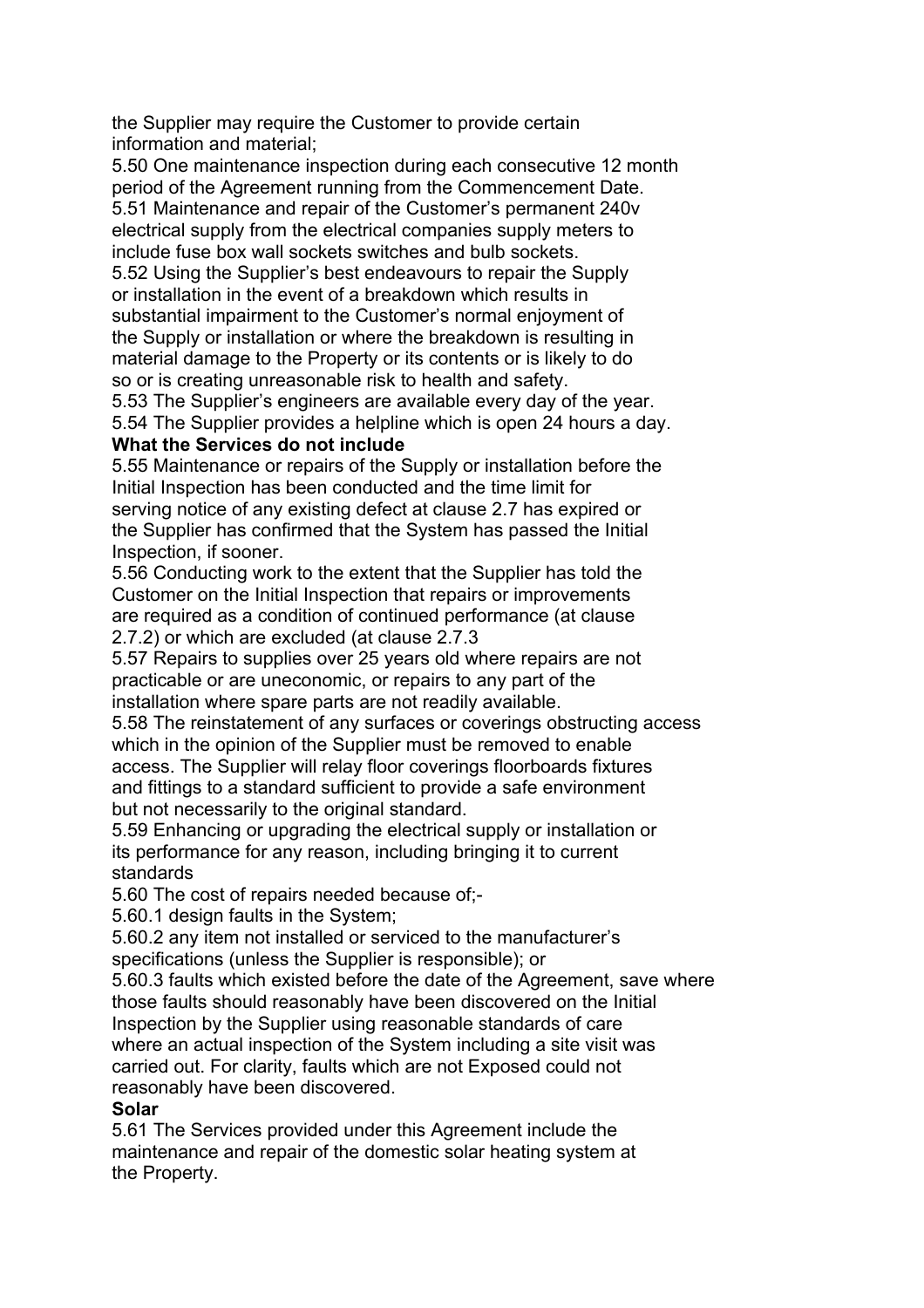### **What the Services include**

5.62 One Initial Inspection comprising a site visit to the Property to inspect the System and / or a remote assessment of the System using the Supplier's experience and expertise and for which the Supplier may require the Customer to provide certain information and material; 5.63 One maintenance inspection during each consecutive 12 month period of the Agreement running from the Commencement Date.

5.64 Maintenance and repair of the Customer's complete installation provided proof is provided of the date of installation to the Supplier and the installation is less than 10 years old the system is available for sale in the United Kingdom and certified by the WRAS.

5.65 Using the Supplier's best endeavors to repair the System in the event of a breakdown which results in substantial impairment to the Customer's normal enjoyment of the System or where the System breakdown is resulting in material damage to the Property or its contents or is likely to do so or is creating unreasonable risk to health and safety.

5.66 The Supplier's engineers are available every day of the year. 5.67 The Supplier provides a helpline which is open 24 hours a day.

#### **What the Services do not include**

5.68 Maintenance or repairs of the System before the Initial Inspection has been conducted and the time limit for serving notice of any existing defect at clause 2.7 has expired or the Supplier has confirmed that the System has passed the Initial Inspection, if sooner.

5.69 The reinstatement of any surfaces or coverings obstructing access which in the opinion of the Supplier must be removed to enable access to carry out repairs or maintenance. The Supplier will relay floor coverings floorboards fixtures and fittings to a standard sufficient to provide a safe environment but not necessarily to the original standard.

5.70 Conducting work to the extent that the Supplier has told the Customer on the Initial Inspection that repairs or improvements are required as a condition of continued performance (at clause 2.7.2) or which are excluded (at clause 2.7.3).

5.71 Enhancing or upgrading the System or its performance for any reason, including bringing it to current standards.

5.72 The cost of repairs needed because of;-

5.72.1 design faults in the System;

5.72.2 any item not installed or serviced to the manufacturer's specifications (unless the Supplier is responsible); or

5.72.3 faults which existed before the date of the Agreement, save where those faults should reasonably have been discovered on the Initial Inspection by the Supplier using reasonable standards of care where an actual inspection of the System including a site visit was carried out. For clarity, faults which are not Exposed could not reasonably have been discovered.

# **6. Exclusions**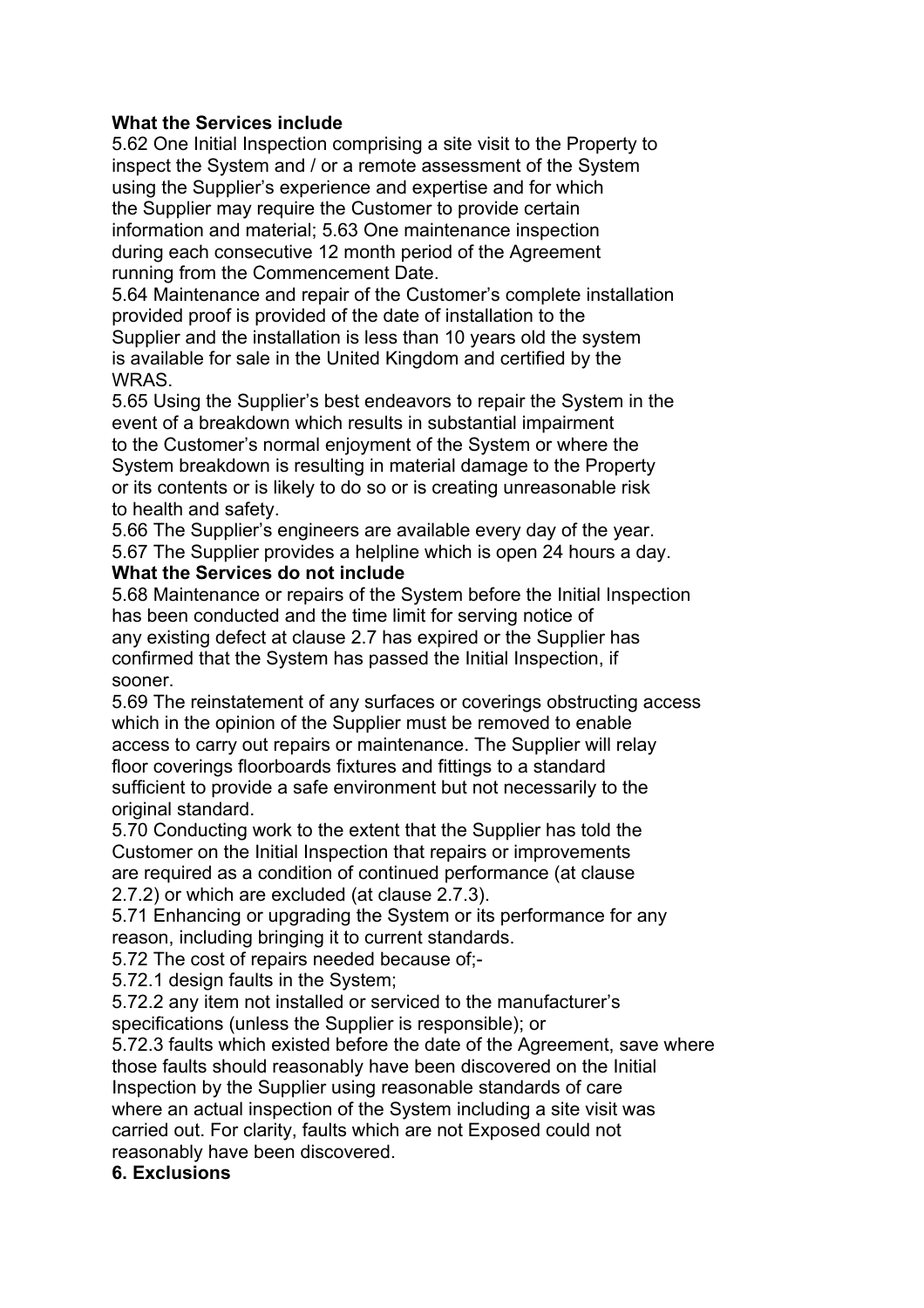6.1 Faults falling outside the specifications recorded at clause 2.7, or attributable to the following, shall not fall within the Services and may be subject to additional charges;-

6.1.1 existing faults expressly excluded following the Initial Inspection; 6.1.2 faults which had previously arisen within 5 years before the date of the Agreement, whether or not disclosed by the Customer on commencement, save where those faults should reasonably have been discovered on the Initial Inspection by the Supplier using reasonable standards of care where an actual inspection of the System including a site visit was carried out;

6.1.3 faults which arose between the date of this Agreement and the Commencement Date;

6.1.4 faults, or work on facilities, which are identified in the Initial Inspection or any subsequent inspection or otherwise by the Supplier, and are then expressly excluded from the Agreement by written notice to the Customer;

6.1.5 misuse of or damage to any part of the System, whether by the Customer or any third party;

6.1.6 damage caused by the Customer or any third party by any negligent or intentional act or failure to carry out routine maintenance;

6.1.7 subsidence or other faults in the Property generally not falling within the specification at clause 5;

6.1.8 Shared drains outside the property boundary swimming pools ponds water features pipe work connected to any of the above;

6.1.9 failure to follow the Supplier's or manufacturers advice or statutory requirements as to the maintenance or installation of the System;

6.1.10 any modification made or other work undertaken to the System, whether by the Customer or by third parties, during the course of this Agreement without the prior written consent of the Supplier;

6.1.11 pollution or contamination of any kind;

6.1.12 animals or insects;

6.1.13 adverse weather conditions, including freezing weather conditions, storm, floods or lightning;

6.1.14 fire, explosion, structural repairs, accident, earthquake, subsidence, malicious damage, burglary or attempted burglary, theft or attempted theft, defective materials or sub-standard workmanship (save as supplied by the Supplier), demolition, alteration of the Property,;

6.1.15 hostilities, war, invasion, terrorism, civil war, military power, riot, any hazardous properties/materials;

6.1.16 matters covered by other agreements or by any insurance policies held by the Customer or which would be covered by a normal domestic home and contents insurance policy;

6.1.17 problems consequent on changes to or problems with the provision of utility services including gas, electricity or water services;

6.1.18 any system or fitting which the Customer does not own or for which the Customer does not have responsibility;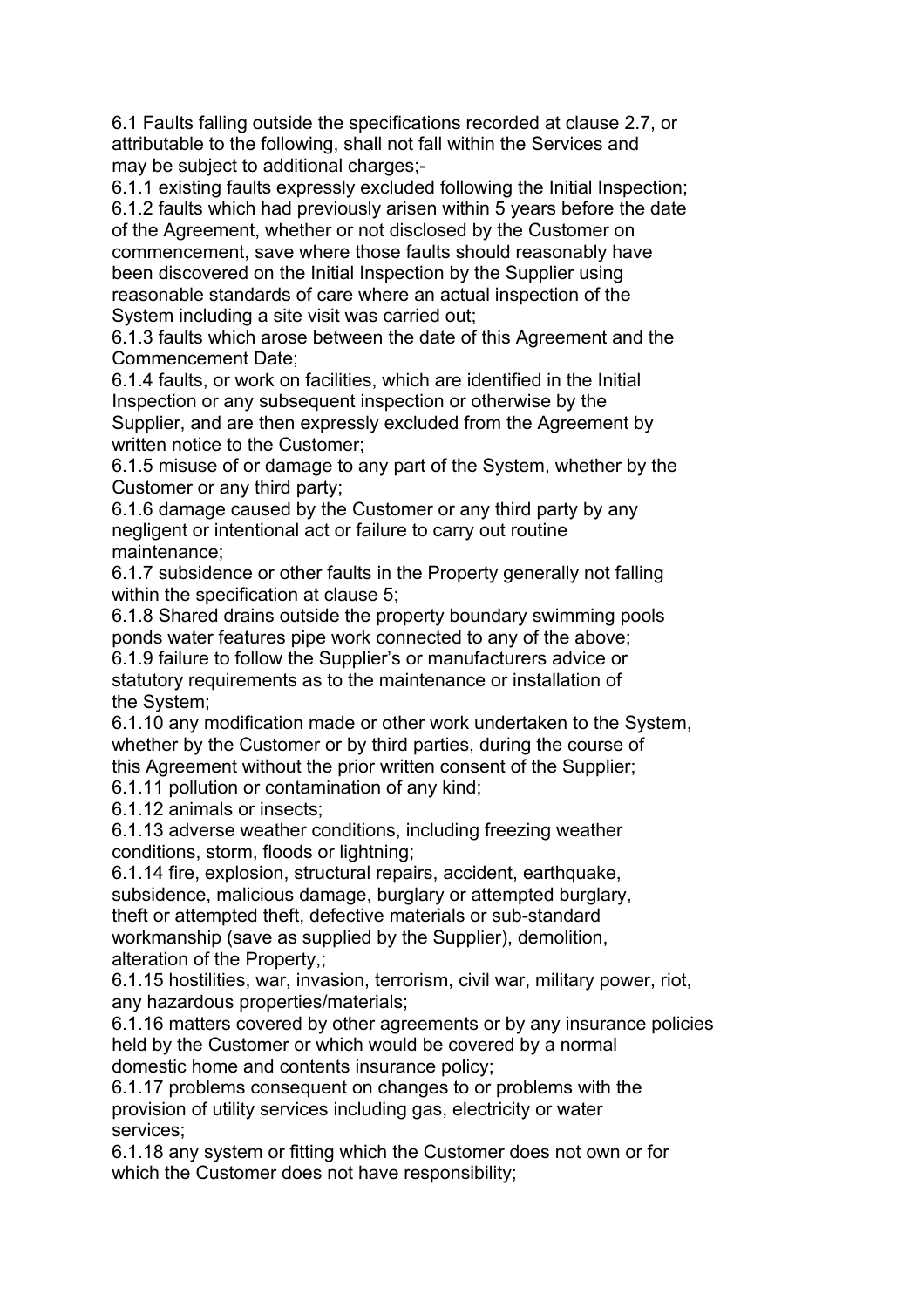6.1.19 the Property being left unoccupied for more than 28 consecutive days;

6.1.20 LPG dual boilers AGA Raeburn or similar systems

6.1.21 All multiple installations unless supported by an individual agreement for each installation.

6.2 The Services shall not include;-

6.2.1 repairs to, or replacement of, any item which, in the Supplier's opinion, is beyond economic repair;

6.2.2 services requiring the removal of asbestos;

6.2.3 replacement or repair of decoration or cosmetic improvements which do not affect how the System works even if required following provision of Services by the Supplier;

6.2.4 repairing or replacing any parts as a result of normal wear and tear or ordinary deterioration;

6.2.5 repair of any item not conforming to applicable British Standards or to then current legal requirements from time to time;

6.2.6 consumable items;

6.2.7 electrical wiring and electrical fixtures nor any electrical work;

6.2.8 the repair of any item not installed to manufacturer's

specifications (inclusive of servicing requirements);

6.2.9 parts not readily obtainable from leading stockist's or manufacturers;

6.2.10 work on any item which is not Exposed;

6.2.11 repairing or redecorating where any damage has been caused by the Supplier performing the Services, although the Supplier will undertake such work if it has been negligent or has acted in breach of any obligation and the work results directly from such actions;

6.2.12 repair of systems or fittings that have failed temporarily due to freezing temperatures or repairing un-lagged pipes that burst as a result of cold weather;

6.2.13 replacing tap washers;

6.2.14 replacing appliances, save where specifically stated;

6.2.15 resetting timing or other controls such as thermostats or programmers, because of seasonal time differences (clocks going forward or back);

6.2.16 replacing bathroom fixtures such as showers, sinks or sanitary fittings;

6.2.17 any monetary alternative to the Services (save as stated at clause 6.19.3);

6.2.18 maintaining or replacing steel/lead piping.

6.3 Where repair of any part of the System is not reasonably practicable or is not economic, replacement of the item concerned is at the sole discretion of the Supplier;

6.4 Where the Supplier agrees to conduct works to expose items which are not otherwise Exposed for inspection and / or repair the Customer agrees to pay for the time spent based on the Supplier's then emergency call out scale of charges. The Supplier

is not required to restore the original surface.

6.5 The Supplier shall not be required to reimburse the Customer for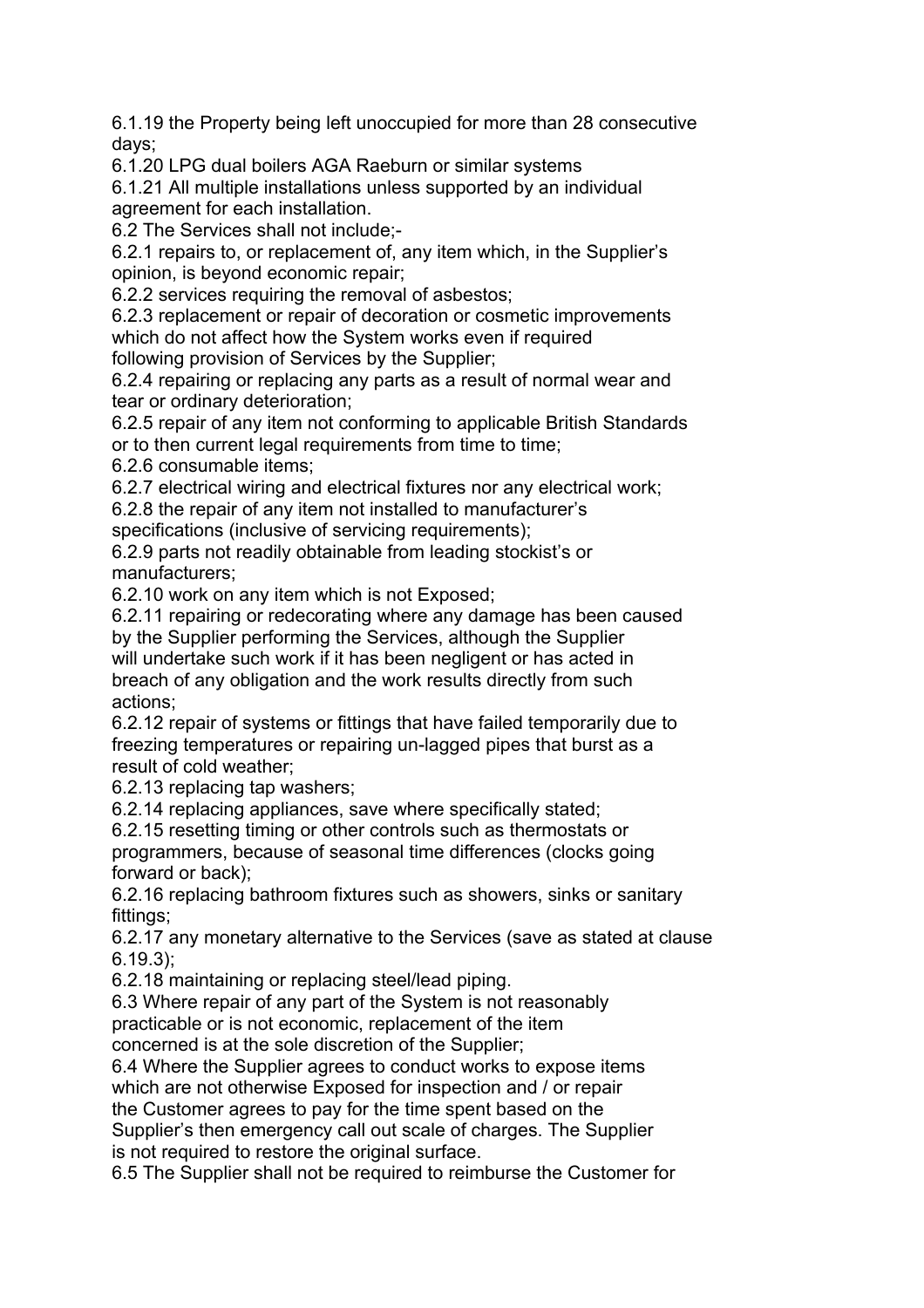the cost of any work which is carried out by any party other than one of the Supplier's authorised repairers, unless the Supplier gives its prior written approval.

6.6 The Supplier shall not be required to put any facilities in a better condition than at commencement of this Agreement.

6.7 The Supplier may raise additional charges for any work or materials which are expended or used due to the Customer's notification of any fault where such fault does not fall within the Services.

6.8 The Supplier may raise additional charges in respect of any increment if it supplies more costly parts than the originals.

6.9 The Services shall be provided at the Property address recorded in this Agreement and in respect only of systems or fittings on the interior of the Property.

6.10 The Services shall be provided only in respect of domestic premises with no more than 6 bedrooms, and not to any premises or facilities designed or used in full or in part for business purposes.

6.11 Repairs and replacements will not necessarily be made with likeforlike parts;

6.12 The Supplier may use new or re-conditioned parts in its provision of the Services, as it considers appropriate.

6.13 The Supplier makes no representation as to the precise timing of provision of any Services hereunder. Any timescales will be treated as targets only and time will not be of the essence.

6.14 The Supplier does not provide qualified telephone advice, and does not accept liability for advice which the Customer may claim to have received by telephone.

6.15 The Supplier shall not be responsible for delay caused by factors beyond its control, including failure of

the Customer to comply with clause 3, any action by the Customer and any condition which delays or

prevents the provision of the Services.

6.16 Repairs are conditional on the availability of approved spare parts. If spare parts for the components of

the System are no longer available the Supplier will provide a discount off the installation (labour only)

cost of an appropriate replacement system or facility fitted by the Supplier.

6.17 The Supplier shall not be responsible for loss or damage to property caused by the System or any part of

it breaking down (e.g. damage caused by water leaks), except where the Supplier has acted negligently.

6.18 Where the Supplier is required by this Agreement to repair or maintain the System, it will endeavour to do

so within a reasonable time of receiving notification of the breakdown or fault concerned (although time

shall not be of the essence).

6.19 Where the Supplier is required by this Agreement to repair or maintain the System, the Supplier may at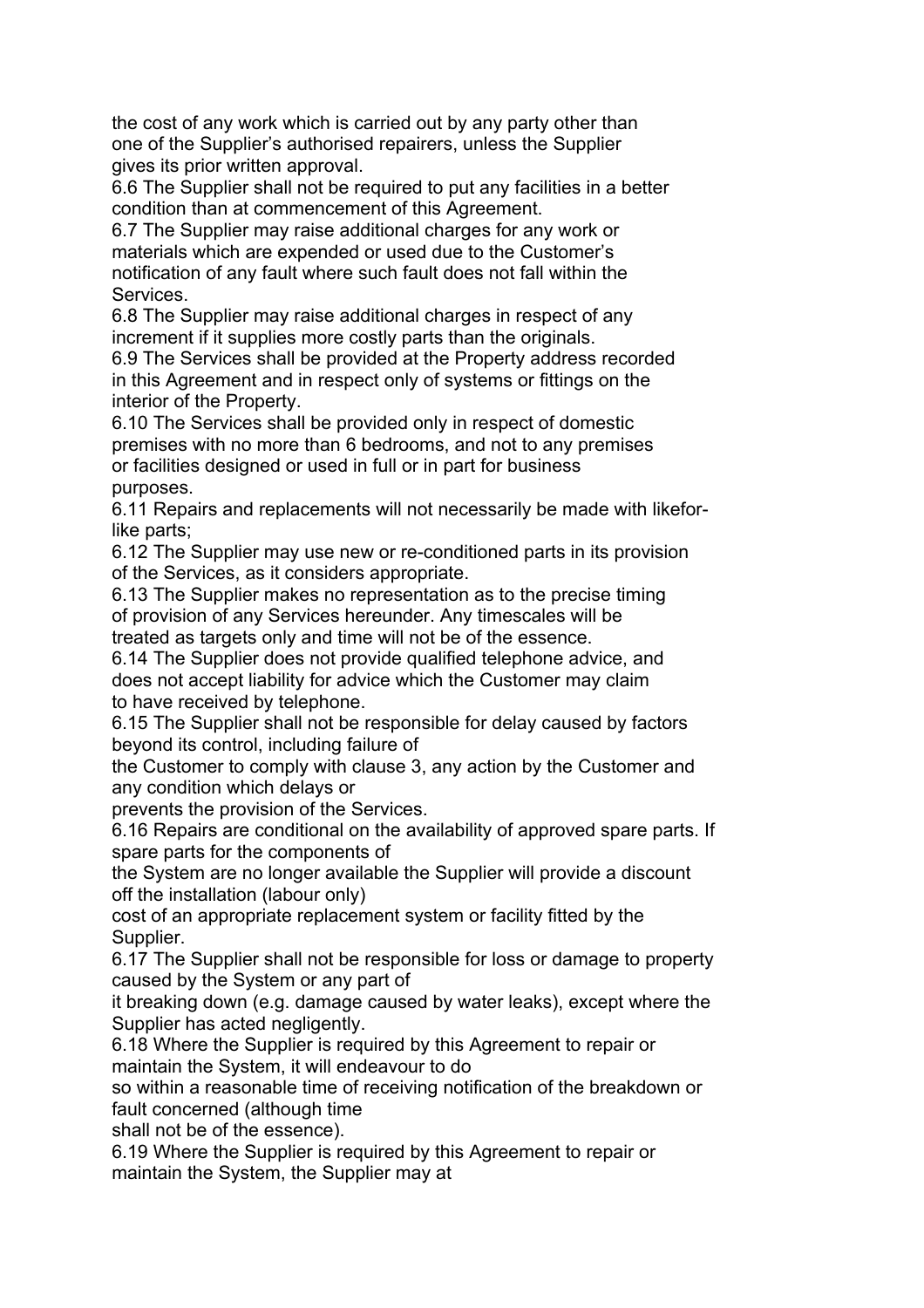its discretion;-

6.19.1 carry out such work as is necessary to remedy the breakdown or fault;

6.19.2 replace all or any part of the System;

6.19.3 refund to the Customer the value of the defective goods, provided that the Supplier need not

refund in excess of such part of the then current Annual Subscription as has been paid by the

Customer to that date.

6.20 The Customer's obligations at clause 3 shall apply in relation to the provision of additional services under

this clause 6 as to the Services themselves.

6.21 The Supplier may invoice the Customer for the cost of any parts or labour brought about by the

Customer's notification of any fault where such fault is not attributable to any act or omission of the

Supplier, provided that such fault does not otherwise fall within the Services.

6.22 If any modification is made to the System which has not been authorised by the Supplier, the Supplier

shall not be obliged to correct any defects or provide any guarantee services under this Contract.

7. Goods

7.1 Any goods supplied under this Agreement, whether as part of the Services or otherwise, shall be at the

Customer's risk as from delivery to the Property save for damage caused to such goods by any negligent

act of the Supplier or any of its sub-contractors and the Customer will be responsible for insuring such

goods from the time risk passes.

8. Warranties

8.1 The Customer warrants that it has not relied on any representations made by or on behalf of the Supplier

or upon any material produced by or on behalf of the Supplier save for the contents of this Agreement.

9. Limitation of Liability

9.1 The terms of this Agreement represent the whole agreement between the parties and all other warranties,

conditions, terms, undertakings or representations of any kind, whether express or implied, statutory or

otherwise relating to the provision of any parts or labour under or in connection with the Agreement are

hereby expressly excluded from the Agreement save where prohibited by statute.

9.2 The Supplier shall not be liable for any indirect or consequential loss, damage, cost or expense of any kind

whatever and however caused whether arising under contract, tort (including negligence) or otherwise,

including without limitation any loss of income or profits or any damage to decoration.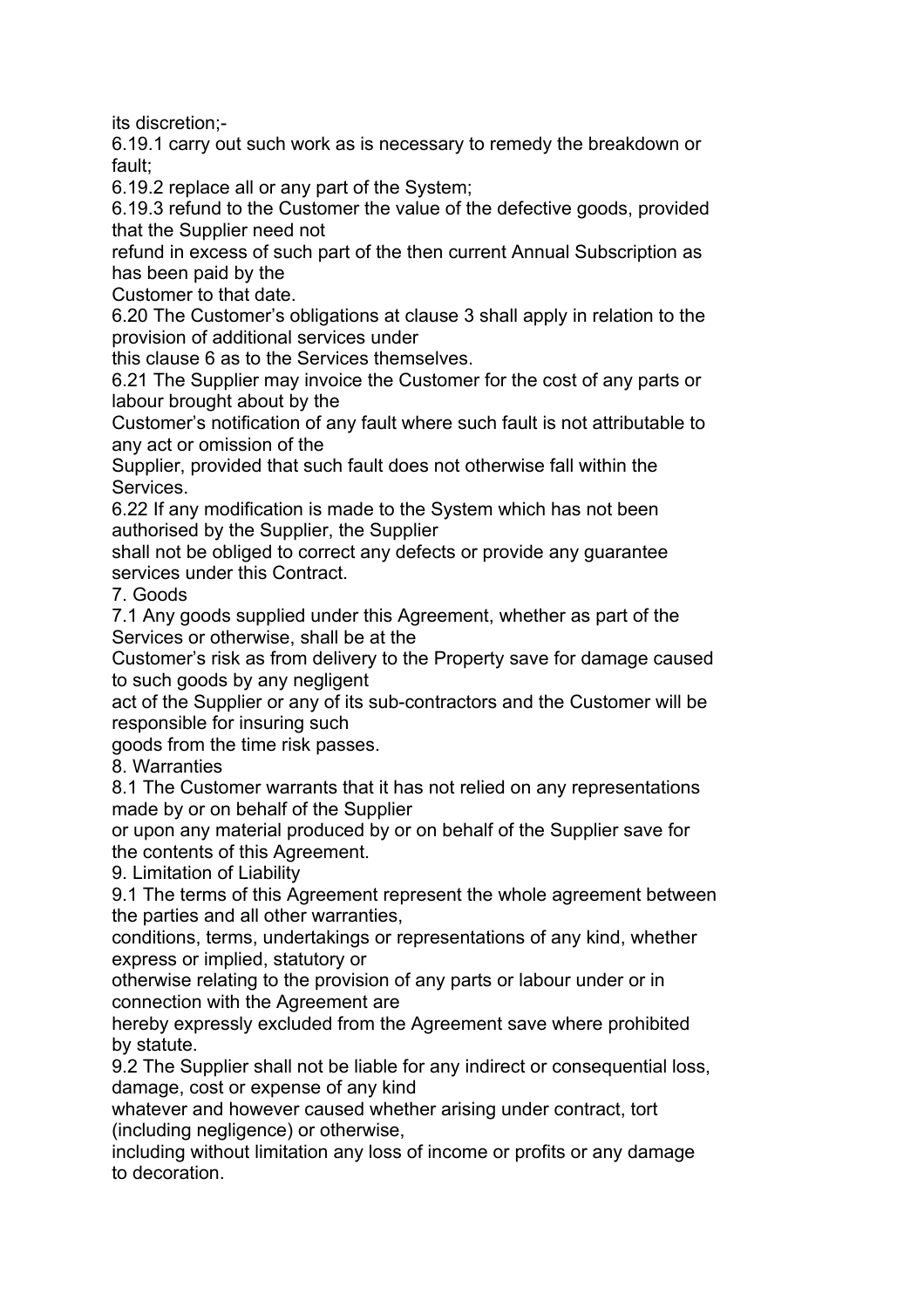9.3 The Supplier accepts liability for death or injury caused by the negligence of the Supplier or that of its

employees, agents or sub-contractors acting in the course of their engagement under this Agreement, and

liability which cannot be excluded under the Consumer Protection Act 1987 Part I and otherwise by law.

9.4 In all other cases not falling within clause 10.3, the Supplier's total liability (whether in contract, tort

including negligence or otherwise) under or in connection with this Agreement or based on any claim for

contribution or indemnity shall not in aggregate exceed twice the total of the Annual Subscription and any

additional charges levied for that year.

9.5 The Customer agrees that except as expressly provided in this Agreement, the Supplier will not be under

any liability of any kind whatever and however caused, arising directly or indirectly in connection with this

Agreement.

10. Cancellation, termination and upgrades / downgrades

10.1 This Agreement shall commence on the date of the Agreement (save that no Services shall be provided

before the Commencement Date) and shall continue indefinitely until terminated in accordance with this

clause 10.

Customer's rights to cancel

10.2 The Customer has the right to cancel this Agreement within 14 days of the date the Supplier has

indicated it has processed the application (the date of Agreement) by written notice to the Supplier. In

that case, any payments already made under this Agreement will be returned.

10.3 The Customer may terminate this Agreement at the expiry of the Initial Term by giving not less than 30

days prior written notice to the Supplier. Thereafter the Customer may terminate by giving the Supplier

not less than 30 days prior written notice expiring on any subsequent anniversary of the Commencement

Date of this Agreement.

10.4 If the Customer is notified of an increase in the Annual Subscription or of any other change to the terms

of this Agreement by the Supplier, it may terminate this Agreement by written notice to the Supplier

served within 30 days of receipt of such notice

10.5 In the event that the Customer sells the Property, it may at its option by written notice to the Supplier;-

10.5.1 transfer the Agreement to its new premises (subject to a new Initial Inspection by the

Supplier which shall be chargeable to the Customer at the Supplier's then current rates); or

10.5.2 terminate this Agreement with effect on or after the date of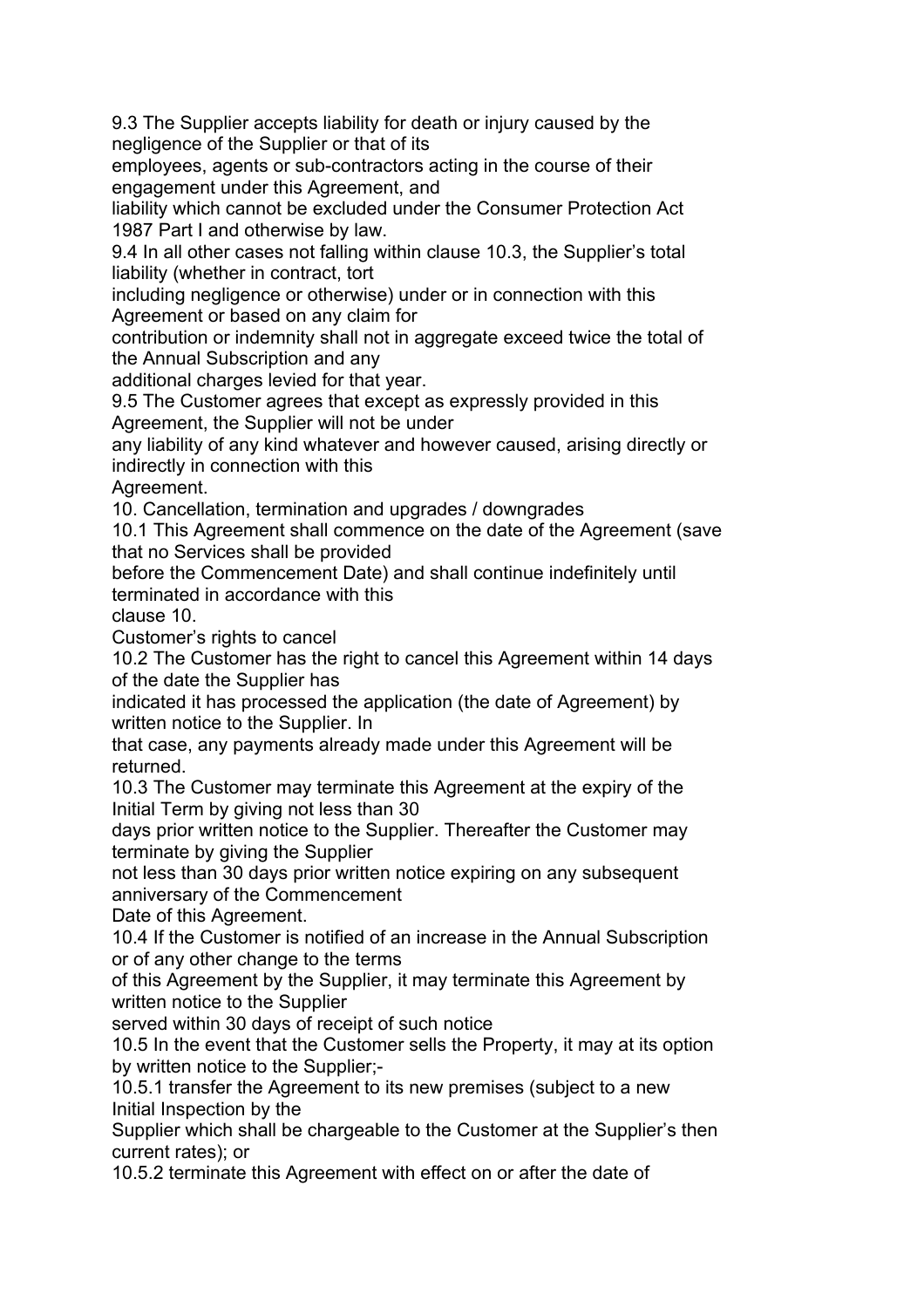completion of the sale, subject to

production of satisfactory evidence of such sale if so requested by the Supplier.

10.6 The Customer may also cancel this Agreement under the provisions of clause 2.7.2 and 2.7.3.

Supplier's rights to cancel

10.7 The Supplier may terminate this Agreement at its discretion at any time for any reason by giving 30 days

notice in writing to the Customer.

10.8 The Supplier may also cancel this Agreement if there is a health and safety issue which prevents the

safe provision of any Services, if the Customer has provided inaccurate information to the Supplier and

under the provisions of clauses 2.7.1, 3.3 and 4.13.1.

Effect of termination

10.9 Upon termination of this Agreement in accordance with this clause 10, the Supplier shall refund the

balance of any Annual Subscription paid in respect of any un-expired portion of the Agreement period,

subject to deduction of any monies then owing to the Supplier and an administration charge of £50.

10.10 Termination of this Agreement shall not affect any rights of the parties accrued to them up to the date of

termination.

Upgrades / downgrades

10.11 The Customer may request an upgrade to add extra Services (within the range then offered by the

Supplier) at any time. A new Agreement with a new Commencement Date will replace this Agreement

and the Annual Subscription and any installments payable will change.

10.12 The Customer may request a downgrade to reduce the Services (within the range then offered by the

Supplier) only on any anniversary of the Commencement Date by giving notice as at clause 10.3.

11. Miscellaneous

11.1 Neither party shall be liable for any delay in performing or failing to perform any of its obligations under

this Agreement due to any Act of God, war, strike, lock-out, industrial action, fire, flood, drought, tempest

or other event beyond the control of either party.

11.2 All notices to be given under this Agreement shall be in writing and shall be sent to the address of the

party concerned recorded in this Agreement (or otherwise notified to the other party in writing) by first

class post or by hand. In the case of the Customer, this address shall be the Customer's address.

11.3 No delay or failure by the Supplier to exercise any of its powers, rights or remedies under this Agreement

will operate as a waiver of them and any waiver, to be effective, must be in writing and signed by a duly